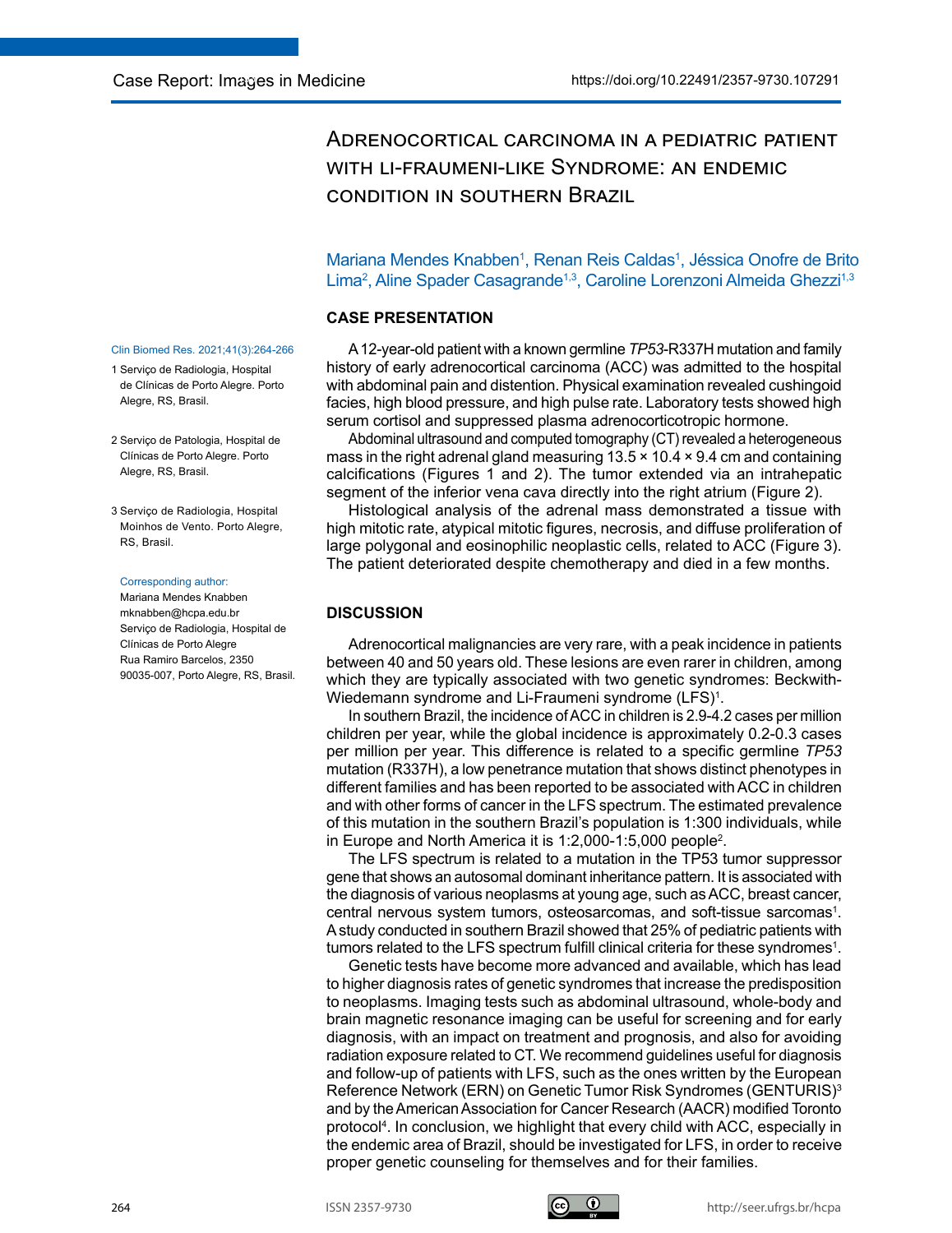

Figure 1: Abdominal ultrasound. A: Heterogeneous right adrenal mass with hyperechoic contents and calcifications; B: Color Doppler analysis shows central blood flow in the lesion.



Figure 2: Abdominal computed tomography (CT). A: Axial unenhanced CT shows a large right adrenal mass with internal calcification; B: Axial portal venous phase CT shows regions of non-enhancing tissue consistent with necrosis and tumor extending into the inferior vena cava; C: Coronal CT; D: sagittal CT show the tumor extending into the intrahepatic segment of inferior vena cava and right atrium.